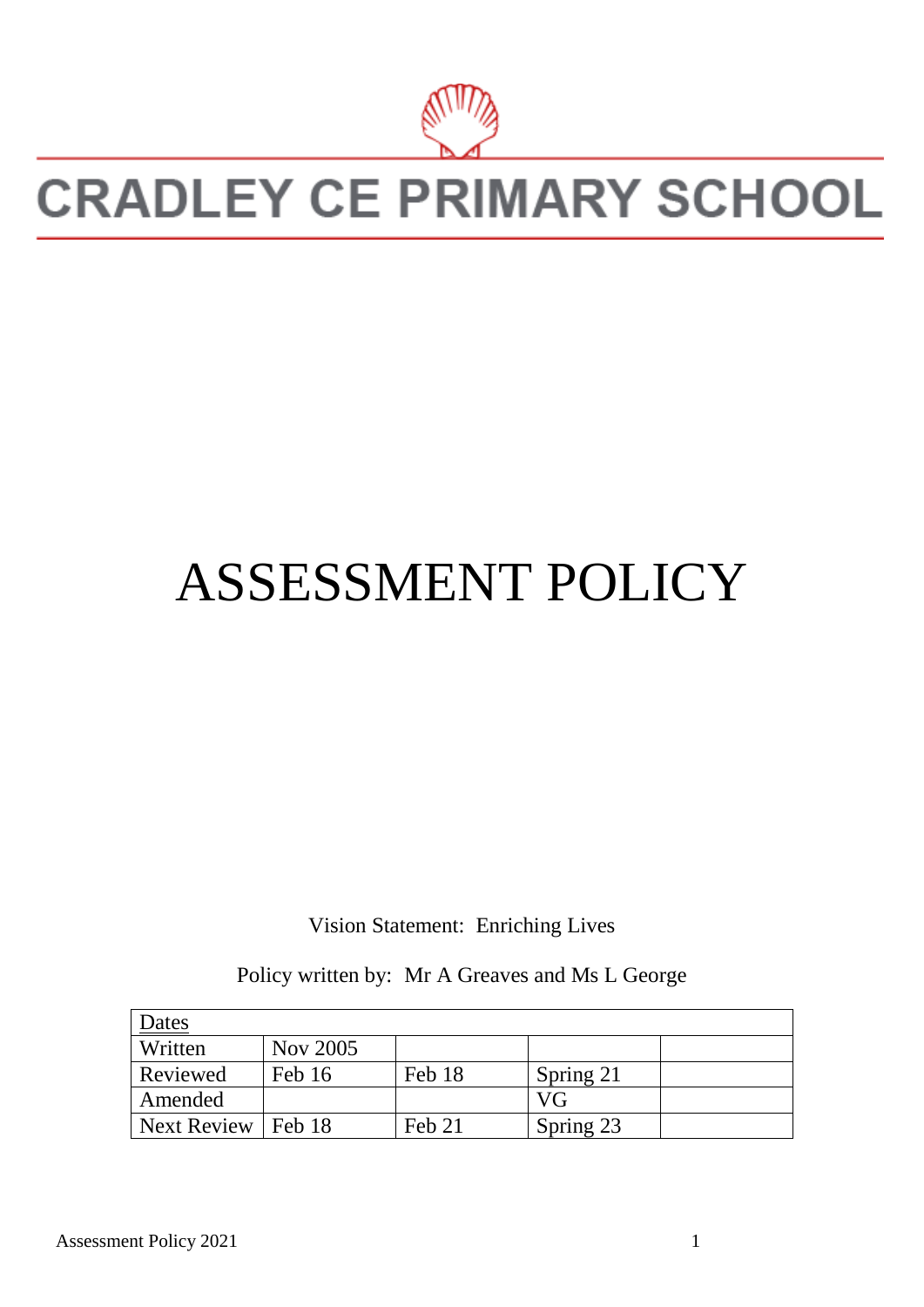# CRADLEY C of E VA PRIMARY SCHOOL

## ASSESSMENT POLICY

#### Rationale

This Policy outlines the purpose, nature and management of assessment at Cradley CE Primary School. Assessment complements and assists teaching and learning; it plays an integral part in each teacher's planning and enables the evaluation of current practice as well as pupil achievement. High quality formative assessment is an essential part of teaching and learning. It ensures a whole school approach to the provision of an excellent education for all children at Neston and enables teachers to deliver education that best suits the needs of their pupils.

#### Aims

The aim of the policy is to give a clear outline of all assessment techniques at Cradley CE Primary School, to ensure that assessment is used as a tool to inform planning, to track pupil progress and to raise standards.

#### Roles and responsibilities

The overall responsibility for assessment belongs to the Head teacher. However, this responsibility is supported by the Assessment leader. Class teachers are responsible for assessment of the children in their care and curriculum subject leaders are responsible for monitoring assessment within their subject area.

#### Entitlement

It is the entitlement of every child at Cradley to be given an education that builds on their strengths, addresses their individual needs and ensures progression. Assessment is an essential tool in the delivery of this entitlement.

#### Equal Opportunities

As outlined above, assessment plays an integral part in identifying the individual needs of all children. It enables children with special educational needs and disabilities, children who excel and children for whom English is an additional language to be given a differentiated curriculum which meets their needs. In addition, the assessment policy at Cradley CE Primary ensures that identification of these children is systematic and effective.

#### Assessment is appropriate

The purpose of any assessment process should be clearly stated.

Conclusions regarding pupil achievement are valid when the assessment method is appropriate (to age, to the task and to the desired feedback information).

Assessment should draw on a wide range of evidence to provide a complete picture of student achievement.

Assessment should demand no more procedures or records than are practically required to allow pupils, their parents and teachers to plan for further learning.

#### Assessment is consistent

Judgements are formed according to common principles.

The results are readily understandable by third parties.

A school's results are capable of comparison with other schools, both locally and nationally.

Assessment outcomes provide meaningful and understandable information for:

pupils in developing their learning.

parents in supporting children with their learning.

teachers in planning teaching and learning. Assessment must provide information that justifies the time spent;

school leaders and governors in planning and allocating resources and

Assessment Policy 2021 2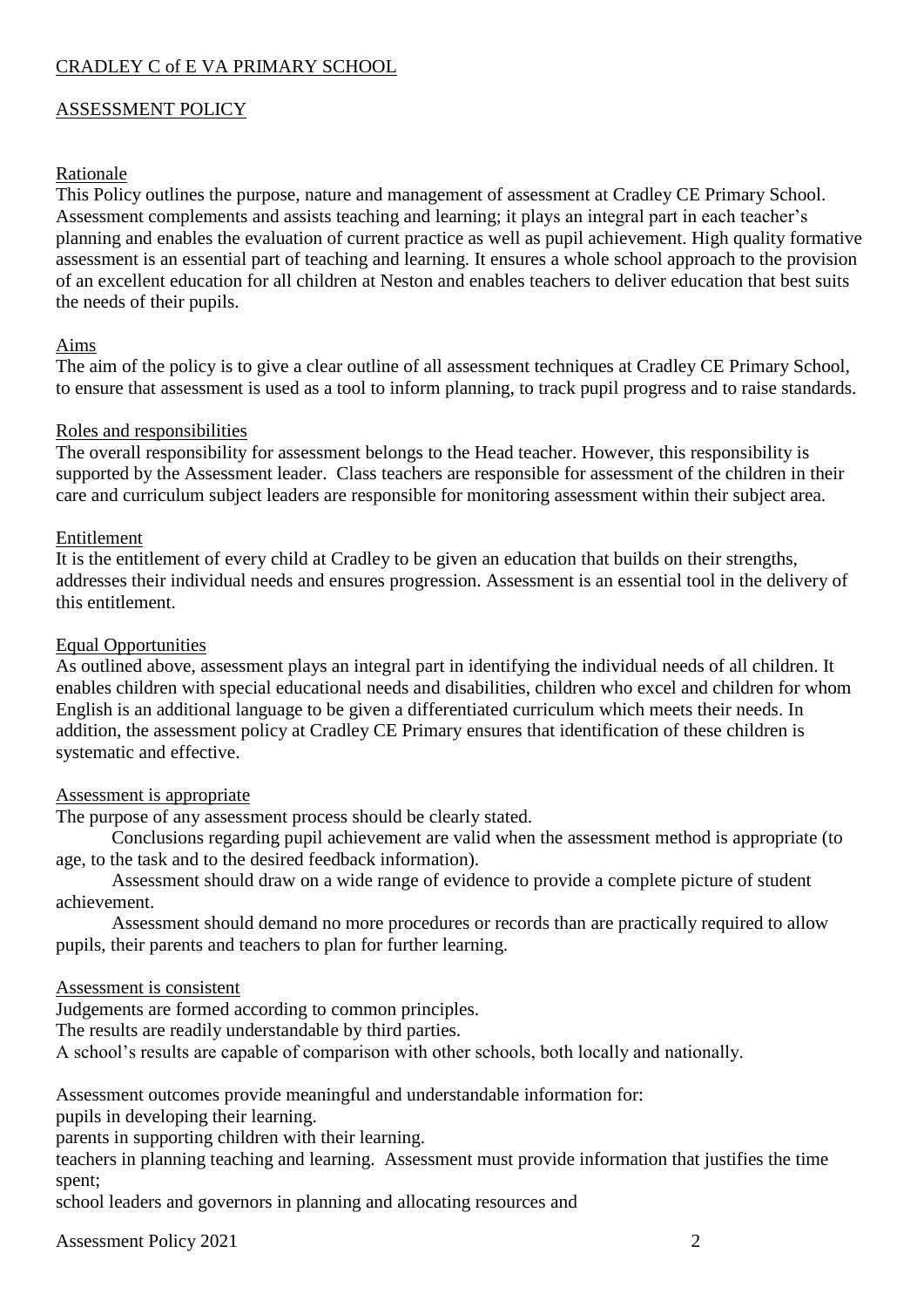government and agents of government.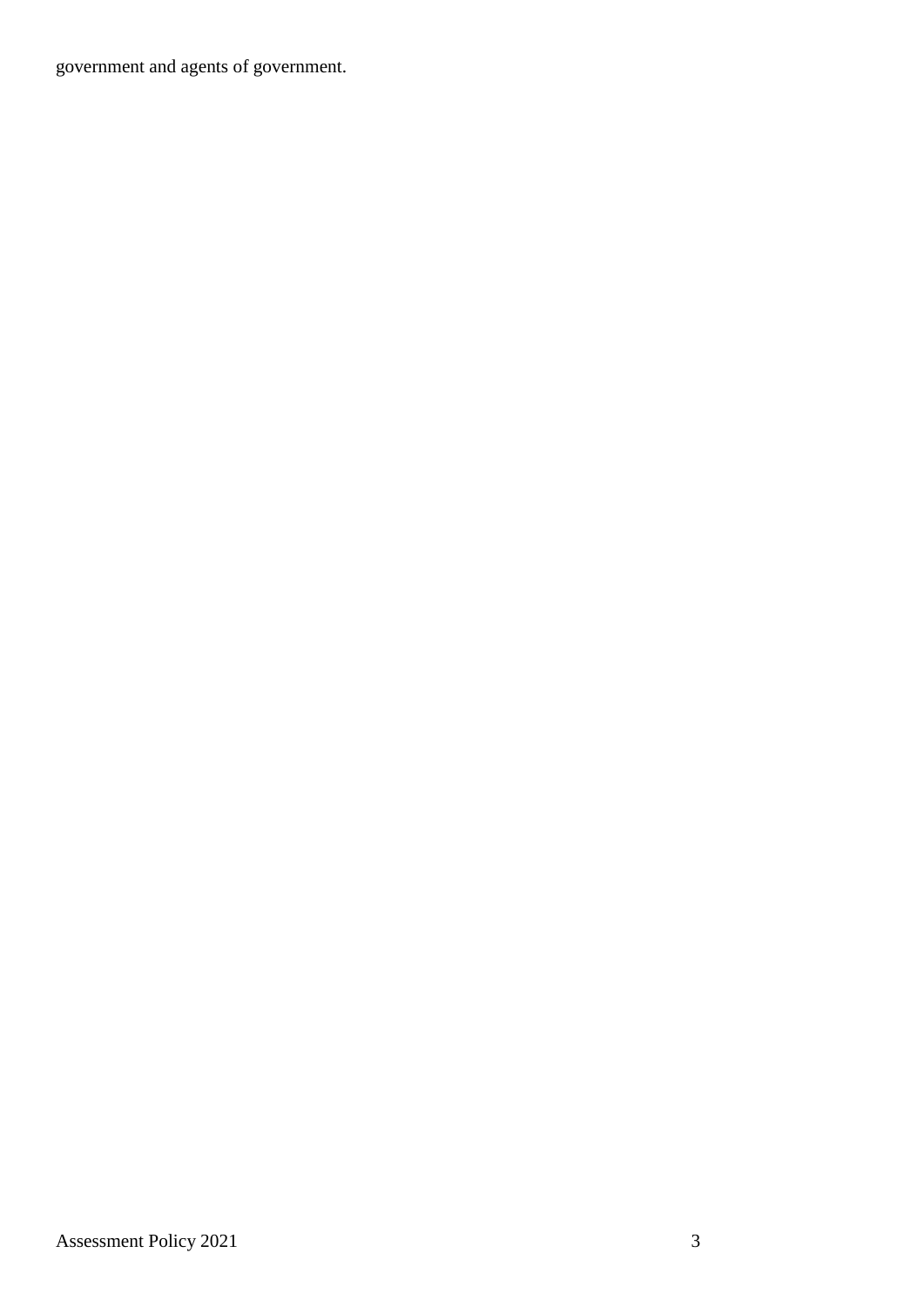# Our Approach to Assessment

Implementation

Assessment is a daily part of the life of the school. Assessments, through monitoring of children's work are used, and marking and feedback is used by teachers to inform their teaching and ensure that children know their next step and what they need to do to improve. More formal methods of assessment provide feedback on pupil progress and ensure a rigorous approach to curriculum delivery.

The purposes of assessment are:

to be formative, providing information for the teacher to plan the next steps in the children's learning and support children identifying their own next steps;

to be diagnostic, providing more detailed information about individual children's strengths and weaknesses; to be summative, providing a snapshot of each child's achievement – these can be reported to parents;

to be evaluative, allowing the school and individual teachers to evaluate how effective their teaching is; to inform the children to enable them to develop their learning.

All assessment outcomes, including standardised test results, are used to evaluate current practice and to inform future planning.

## Types of Assessment used within our School:

Formative (day to day) assessment – Assessment for Learning

This type of assessment is when the assessment has had its impact because the focus has been on deepening and furthering the learning rather than simply measuring it.

Formative assessment consists of elements that within our school we have an expectation to see within planning and teaching:

Sharing learning goals, children need to be clear about what they are learning (learning objectives) and what they are expected to be able to do after they have learnt it (learning outcomes).

Success Criteria are shared with children to enable them to have a clear understanding of what they are to be learning and how they will know that they have been successful. Within Key Stage 2 the expectation is that the children may become involved in the generation of the success criteria.

The Learning Environment enhances teaching and supports assessment for learners through key vocabulary and relevant displays.

Teachers adjust their teaching to take account of the results of assessment and give them feedback which allows learners to recognise their next steps and how to take them.

Effective Questioning – strategies for assessment that are used to effectively extend learning are: targeted questioning, discussing, analysing written work, marking observations and talking with children.

Self and Peer evaluation – strategies for assessment such as talk partners and peer assessment are important and encourage children to become self critical and independent. Children have a strong voice within our school and this should be reflected within our assessment procedures.

Effective Feedback – this needs to link back to the learning objective/success criteria and needs to lead to improvement and next steps. Feedback can be written or oral, as appropriate to the age of the child. Our marking is aimed to be constructive, targeted, positive and informative.

# Summative Assessment – Assessment of Learning

Summative assessment is the formal testing of what has been learnt in order to produce marks or grades which may be used for reports of various types.

In Cradley CE Primary School this is done through:

The undertaking of SATs which are performed in both Year 2 and Year 6 as are the optional tests for KS2 and for Year 1.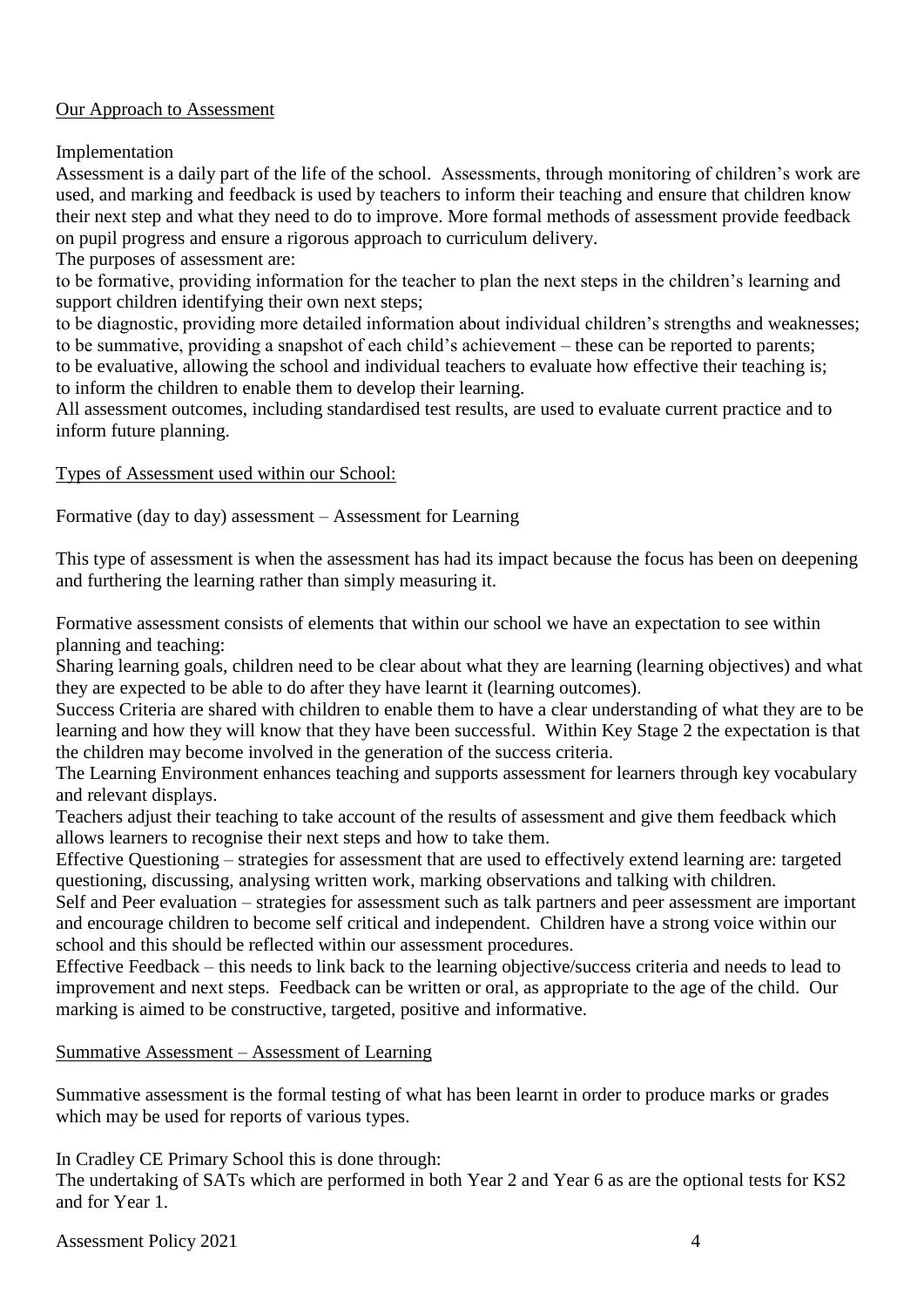Diagnostic tests are used for some children with SEN to identify specific areas.

Data is used to identify where children are with regard to national tests and expectations.

The SENCo along with class teachers identify where intervention programmes are needed and ensures that they are put in place.

Detailed analysis of termly tests, as well as teacher assessment are carried out termly by the Assessment coordinator and/or Headteacher, which gives quantitive data with regard to levels and progress.

# Termly Tracking and Analysis

Within Cradley CE Primary School teachers are expected to complete tracking grids (Scholarpack) related to teacher assessments in Reading, Writing, SPAG and Maths. These are based on a judgment relative to age related expectations. Details of this can be found in Appendix 1.

Moderation meetings are undertaken to ensure a consistent approach to levelling and evidencing.

The tracking grids are located on the Scholarpack package and they provide information with regard to children being on track for their targets at the end of each Key Stage as well as providing progress analysis. The Assessment Co-ordinator and the Headteacher will monitor progress on a termly basis and an evaluative report will be produced annually.

All of this information is kept within a tracking folder in the Headteacher's office and in Scholarpack.

Pupil progress meetings are held termly to discuss individual children within each class. These are carried out by the Headteacher. The Spring Term meeting is a whole teaching staff meeting where common issues or solutions can be discussed. These meetings are seen as professional dialogue between the SLT and the class teacher and are related to progress within reading, writing, SPAG and maths.

Out of these meetings, Provision maps are produced for each class each term. These identify the interventions and support offered to all identified groups within the class. As well as Provision maps, the teachers produce Barriers to Learning sheets which highlight any issues that children may face in making progress, these issues may be based on learning or outside issues.

EYFS assessment is carried out on a termly basis and the EYFS teacher provides analysis and information that helps to support future planning. Moderation is also carried out in meetings at cluster level and through moderation visits.

#### Annual Tracking and Analysis

SATs test are completed at the end of each year for Key Stage 2 pupils.

Detailed analysis of optional and national SATs are carried out by the co-ordinators which may provide information with regard to trends.

Progress analysis for the whole school is completed by the Assessment Co-ordinator which provides information related to at least good progress. This is widely shared with staff and Governors. Tracking of subgroups undertaken by Children's Champion, the subgroups include Boys, Girls, Pupil Premium, SEND and Gifted and Talented.

Detailed analysis is also undertaken of the EYFS.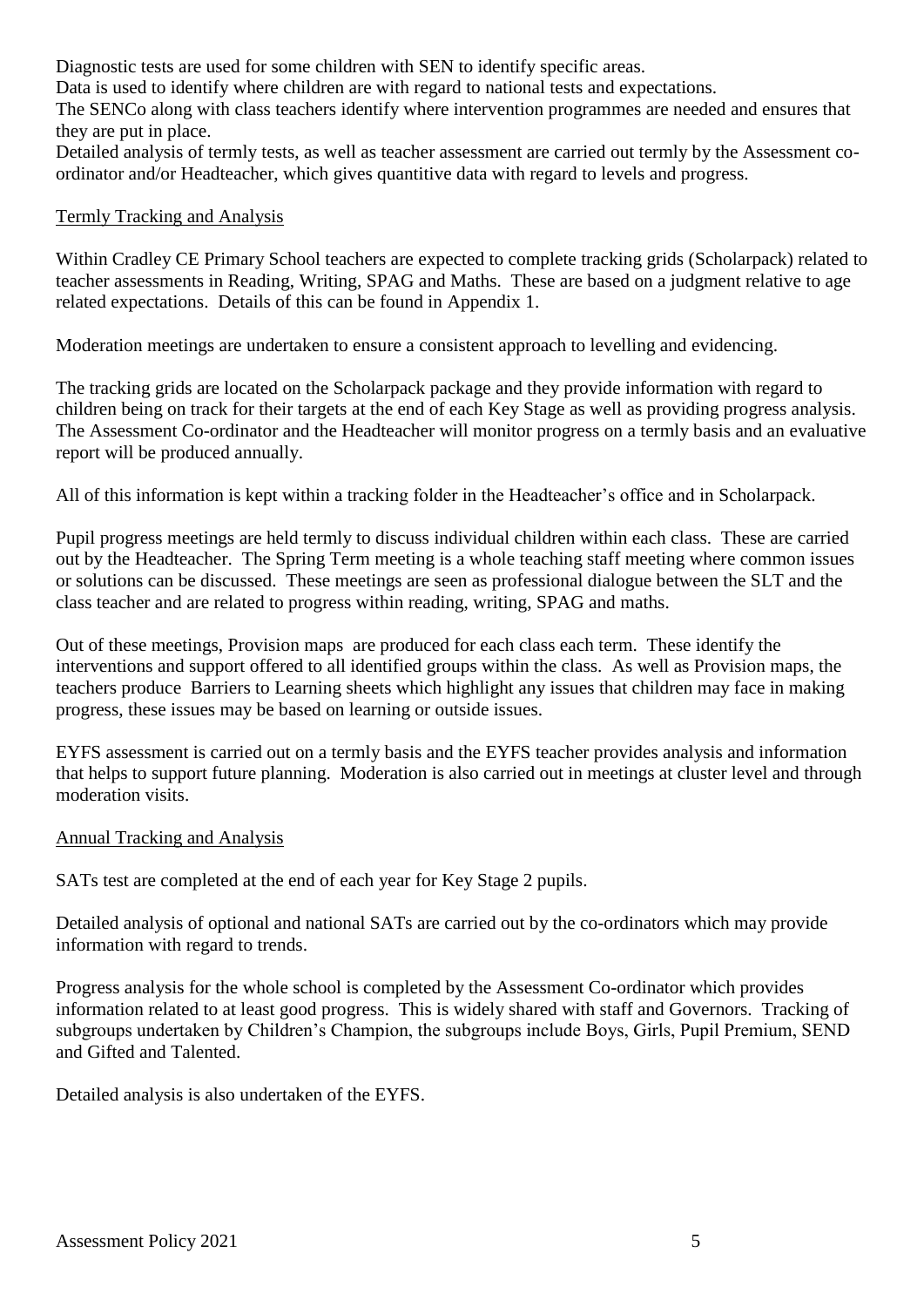# Recording

We recognise various methods of assessing a child's learning. The type of assessment that we make varies from subject to subject.

Within Cradley CE School teachers judgements are used to support the levelling process for progress. A mixture of teacher assessments as well as testing are used as effective tools to record progress and attainment.

When children enter the Reception year age appropriate assessments are made against 'Development Matters'. Evidence is collected through observation, information from Nursery and discussions with parents. These baseline assessments should be made by October half-term at the latest.

Observations and evidence through photographs and 'work' should be continued to be collected throughout the year. Evidence is also used from parents and from the child themselves. This information is collected in a Learning Journey. Assessments should be made up from 80% of child initiated activities and 20% adult led activities. We use the online tool Tapestry to support.

At the end of foundation stage assessments should be made against the Early Learning Goals. Children should then be assessed as being emerging, expected or exceeding in each of the 17 early learning goals. Children receiving an expected judgement in all Prime Areas and in Maths and Literacy have achieved a good level of development. This information is submitted to the LA at the end of June.

# Reporting to Parents

We have a range of strategies that keep parents fully informed of their child's progress in school. We encourage parents to contact the school if they have any concerns about any aspect of their child's work.

We offer a range of Parents Evenings through the year. In Autumn we have a Target Setting Evening which is used to communicate the child's levelled targets for the coming year. . In the Spring term meetings we review the child's progressand work with the parents to review progress and provide targets and ideas for support. There is an additional consultation available in the Summer term if requested by the parents/carers.

All children are provided with a formal written report in the Summer term. In this report we identify targets for the following year as well as feeding back on all subjects. Children's results, both statutory and optional SATs results, are also feedback to parents.

At the start of each term, teachers prepare a curriculum newsletter which contains details of all the subjects to be followed in that term. It also details how parents can support their children during their learning journeys.

# Feedback to Pupils

We believe that feedback to pupils is very important, as it tells them how well they have done and what they need to do next in order to improve their work. We have an agreed code for marking, as this ensures that we all mark the same way and the children learn to understand it.

We give verbal feedback to the pupils on their work wherever possible. We usually do this when the children are working during a lesson, although we sometimes give feedback on a particular lesson at the beginning of the next one. Sometimes when lesson time does not allow for verbal feedback, but comments will be written on the children's work during marking.

When we give written feedback to the children we relate this both to the success criteria and learning outcomes of the lesson,. We strongly believe in the importance of positive marking and dialogue marking.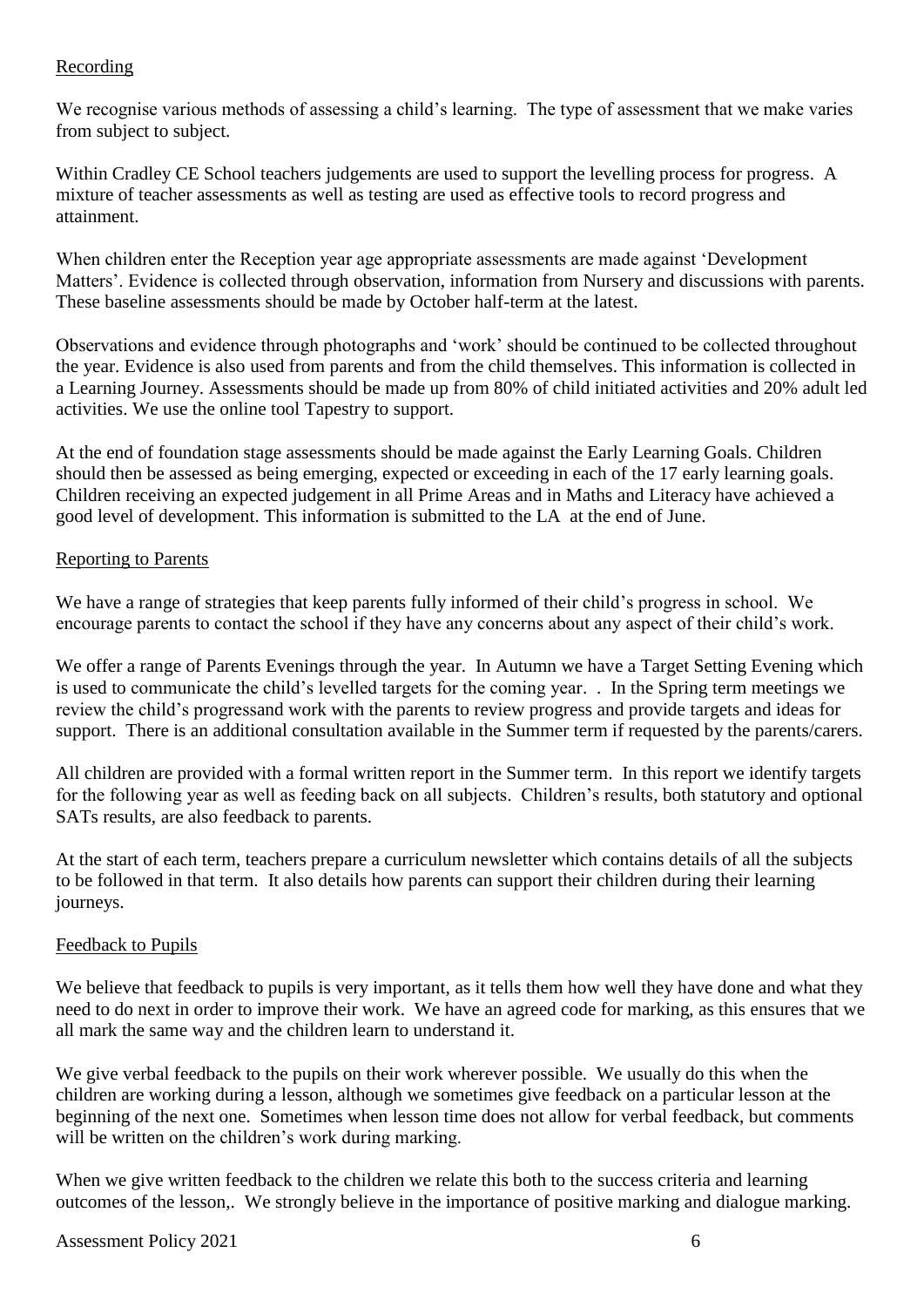Having children assess their own and each other's work can be a very effective tool because it enables them to clarify their ideas on progressing to the next step, but this must be carefully managed to avoid unhelpful comparisons. Teachers always check that work afterwards.

We allow time at the beginning of a lesson, where appropriate, for the children to absorb any comments written on their work, to answer any questions written on it by the teacher and also to ask any questions of their own,

### Inclusion and Assessment for Learning

## Special Educational Needs

When assessment indicates a child may have Special Educational Needs or Disability, the SNCO is informed and the child's progress is carefully monitored. Further assessment then takes place, as outlined in the SEND policy. For all children at the "My Support Plan" stage of the Code of Practice or above, an individual Education Plan will be implemented. When teachers assess a child with SEND they will draw upon any on-going formative and summative assessment. Where necessary, they will gain views from parents, the pupil and any external specialists.

# Foundation subject tracking

At Cradley School, we understand the value of Foundation Subjects and are passionate about giving children a full range of skills to support them throughout their lives. In order to do this we use various formative assessment techniques as we would in core subjects. Summative assessments are done by the teachers based on the skills for their year group. They then keep a record of these in the "Foundation Subject Tracking" document. The subject lead also tracks and monitors the attainment in thier Foundation subject. This is done termly through our Foundation Subject tracking grids. Support is offered as trends are spotted.